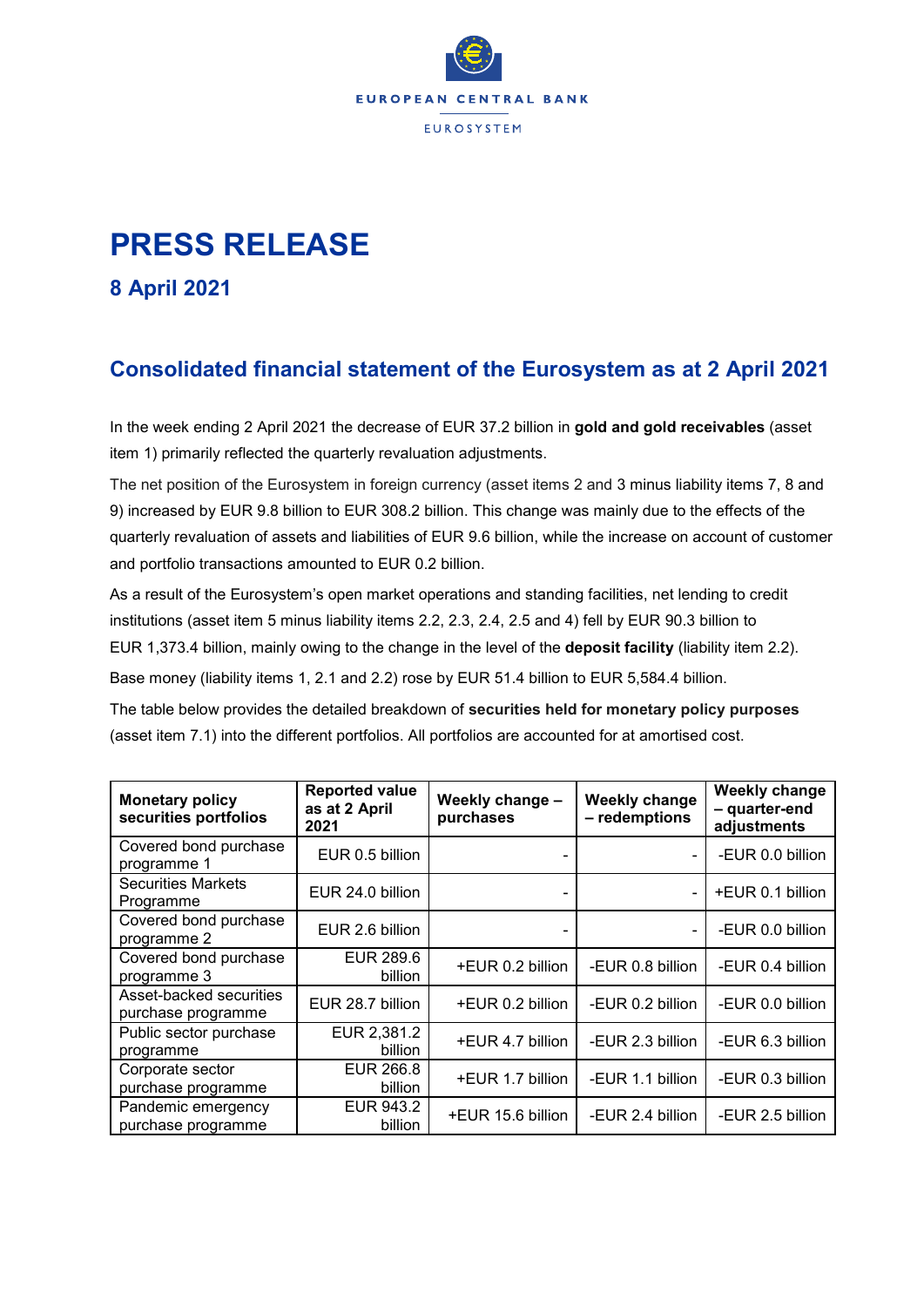## **Quarter-end revaluation of the Eurosystem's assets and liabilities**

In line with the Eurosystem's harmonised accounting rules, gold, foreign exchange and financial instruments (including part of the securities holdings not purchased for monetary policy purposes) are revalued at market rates and prices as at the end of each quarter.

The net impact of the revaluation on each balance sheet item as at 2 April 2021 is shown in the additional column "**Difference compared with last week due to quarter-end adjustments**". The gold price and the principal exchange rates used for the revaluation of balances were as follows:

Gold: EUR 1,436.759 per fine oz. USD: 1.1725 per EUR JPY: 129.91 per EUR CNY: 7.6812 per EUR Special drawing rights: EUR 1.2082 per SDR

The content and format of the weekly financial statement are set out in Annexes IV to VI of Guideline (EU) 2016/2249 of the European Central Bank of 3 November 2016 on the legal framework for accounting and financial reporting in the European System of Central Banks [\(ECB/2016/34\)](https://eur-lex.europa.eu/legal-content/EN/TXT/?qid=1599130224518&uri=CELEX:32016O0034).

**European Central Bank** Directorate General Communications, Global Media Relations Division Sonnemannstrasse 20, 60314 Frankfurt am Main, Germany Tel.: +49 69 1344 7455, Email: media@ecb.europa.eu, Website: www.ecb.europa.eu